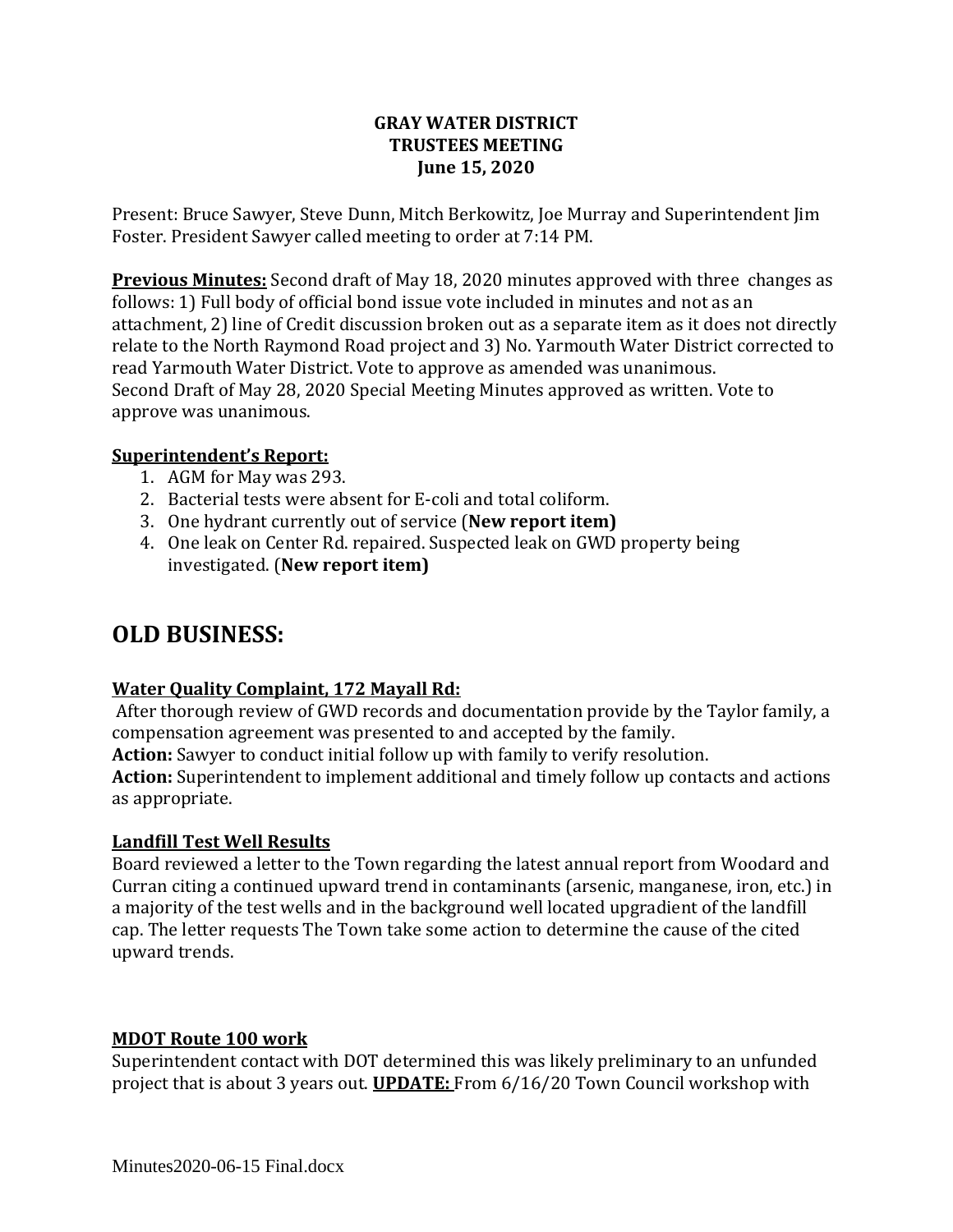DOT. This is a drainage improvement project running from new Cumberland Farms to the New Gloucester town line. Details are still being worked out.

# **Rate Case:**

Everything is on track for the public hearing on July 16, 2020. Scheduled at the Town Library if possible. Will be held online if required. Maine Rural Water is making all the arrangements. Next milestone is for customer notices and public legal advertisement to be out by July 1st.

**ACTION:** Superintendent to assure actions to meet July 1<sup>st</sup> deadline.

### **SCADA Controls System:**

Work to convert current system to internet access has been completed. We now have remote access to alarms and pump controls for better response times. Estimates for a more robust upgrade to Windows 10 system are in the 4 to \$5,000 range. This will need to be included as a capital improvement line item in future budget development. **Action:** Superintendent to include in ongoing budget development initiative.

#### **Sanitary Survey:**

All major issues with due dates identified in the Sanitary Inspection Report have been completed:

Four recommendations remain without specific deadline dates.

- Master plan update-**ACTION:** To be discussed at next meeting to determine specific course of action.
- Develop and implement valve exercise program-**ACTION:** Superintendent and Chief Operator to prepare recommendations for establishing program.
- Wellhead protection plan-included in the Master Plan under Source Protection. Will be included in update.
- Inspection of Dry Mills standpipe-moved to separate item under New Business.

# **North Raymond Road Project:**

Project has started. Water line work will be early in the schedule. Gorrill and Palmer is set to do twice daily oversight inspections once water line work begins. Random visits by three GWD staff will be implemented throughout the water line work and will report observations to Gorrill and Palmer.

#### **PFAS Water Quality Testing:**

Summary of test results received from Sevee and Maher has been posted to our website. A one year follow up test to be done in March of 2021. Further testing to be determined based on comparative result.

# **NOAA Request for Water Service:**

Superintendent has received preliminary design proposal from Gorrill and Palmer and will forward on to NOAA along with PUC template for water main extension contracts. Any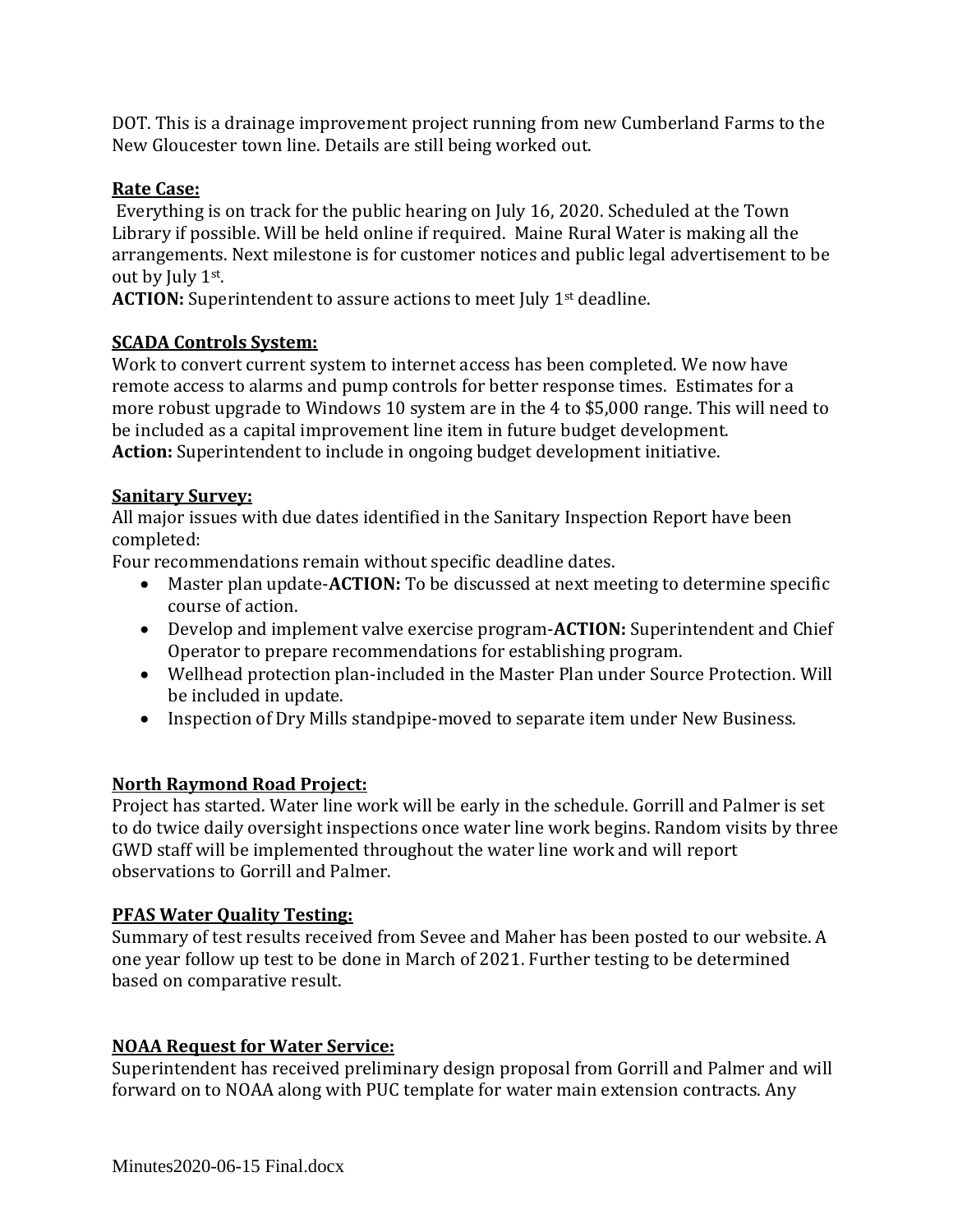further action will be based on NOAA response. The need to contact Yarmouth Water District remains open.

**Action:** Superintendent to contact Yarmouth Water District to determine if there are any issues regarding this project.

# **Request for Service, Valley High Rd:**

Resident has been denied required overland access across U Maine Foundation land but has appealed the decision. Any further action on our part will depend on the outcome of that appeal.

# **Spring Salt Level Testing, Rt 26A:**

Spring testing results received from Sevee and Maher were reviewed. Excess salt continues to be present in the test wells. The Town took over bypass maintenance and shifted to magnesium chloride with liquid molasses additive for the 2019/2020 season. Continued Spring testing was recommended as was the addition of calcium to the test protocol. SME also requested copies of the MSDS sheets for the road treatment chemicals being used by Public Works.

**ACTION:** Superintendent to get requested MSDS sheets and forward to SME.

# **Fire Department Antenna MOU:**

Letter was sent to Town Manager indicating the MOU had apparently not been completed past a third draft stage. Document history and latest draft were included and request made to assist in bringing the effort to completion.

# **NEW BUSINESS**

# **Status of Action Items From 5/18/2020 Executive Session:**

- Position Descriptions-rough drafts and listing of major duties completed. **ACTION:**  Superintendent to have drafts for review at July meeting with goal of completion by August meeting.
- Contractor List-Scott Dugas Co. has been added to call list. **ACTION:** Superintendent to work with Edson for possible additions from those doing work for Portland Water District.
- Off Site Storage-Discussion determined our limited facility size and location requires some offsite storage be maintained. **ACTION:** Superintendent to assess current practices, determine appropriate amount and location of storage and assure that only GWD owned property is stored at offsite location. **NOTE:** It was determined during discussion that some modifications to GWD main office building work space were needed to improve safety. **ACTION:** Superintendent to take action to replace existing overhead door with standard door and window.
- Budget-Superintendent and Berkowitz continue development of budget consistent with PUC accounting requirements with goal of having draft review at July meeting.